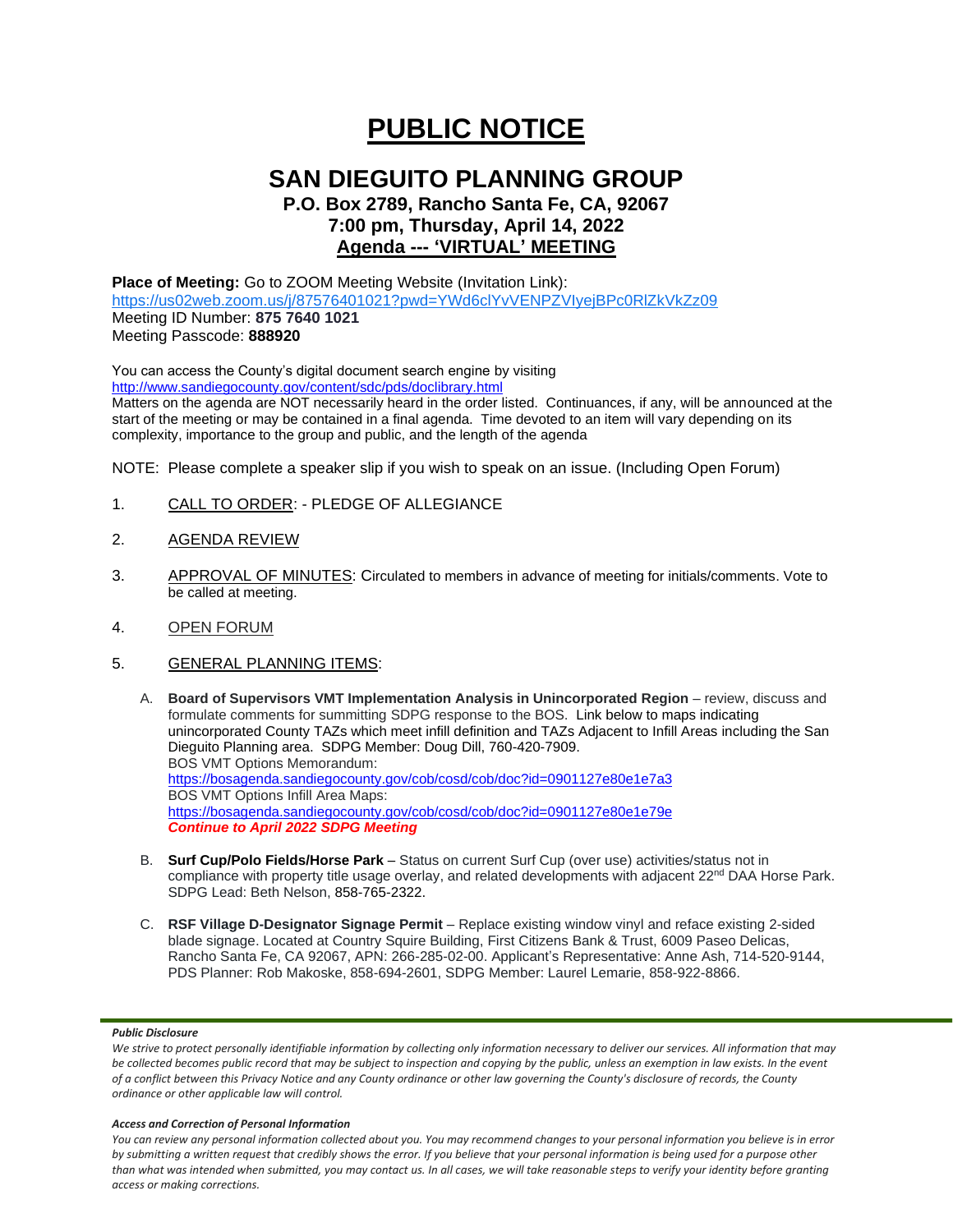#### *Continue to April 2022 SDPG Meeting*

- 6. MAJOR PROJECTS AND LAND USE ITEMS:
	- A. **PDS2021-AD-21-015 Richmond Residence Barn and Accessory Building Permit**. Proposed new 1,596 sf barn with 1,093 sf accessory dwelling unit. Project location: 5371 La Glorieta, Rancho Santa Fe, CA 92067, Closest cross street: Linea del Cielo; APN: 268-111-13-00. Applicant Representative: Maxwell Wuthrich (B+W Architect) 858-756-1788; PDS Planner: Nathan Kaling, 619-323-5507; SDPG Member: Laurel Lemarie, 858-756-2835 *Continue to April 2022 SDPG Meeting*
	- B. **PDS2021-STP-21-034 Niedernhofer Residential Guest House Site Plan**. 600 sq. ft. Guest House with deck. Location: 4733 Vista De La Tierra Del Mar, CA. 92014; APN: 302-032-15-00. Applicant Contact: Jim Dyjak, 619-244-3085; PDS Planner: Lauren Yzaguirre, 619-323-7021; SDPG Member: Don Willis, 858-481- 6922.

*Continued to April 2022 SDPG Meeting*

C. **PDS2021-VAR-92-001W1 Variance, Fuglesang-Vadakan Residence.** Applicant requesting a reduction in the front yard setback from 100 feet to approximately 96 feet for an addition to an existing single-family dwelling into the front yard setback. The property currently contains a guest house in the front yard setback which will be demolished to allow for an addition to the single-family dwelling. The proposed addition will encroach into the front yard setback less than the existing guest house. Project location: 6605 La Valle Plateada, RSF, CA 92067; APN: 266-320-50-00. Access would be provided via an existing private driveway connected to a private road easement connected to La Valle Plateada. Applicant Representative: Doug Mansfield, 949-218-0408; PDS Planner: Lauren Yzaguirre, 619-323-7021; SDPG Member: Laurel Lemarie, 858-756-2835.

*Continued to April 2022 SDPG Meeting*

- D. **PDS2022-MUP-22-004 Belmont Village Senior Living Facility.** A proposal to develop a fully licensed residential care facility for the elderly (RCFE) with up to 200 units of independent living, assisted living and memory care with associated site improvements on a 7.1 acre site within the Santa Fe Valley Specific Plan. NW Corner of Camino del Sur & Old Course Road, APN: 267-061-31-00. Applicant Contact: Andrew Gerber, 619-455-9846; PDS Planner: Sean Oberbauer, 619-323-5287; SDPG Member(s): Phil Fisch, 858-592-6758, Jennifer Callow, 760-271-9600. *Continued to May 2022 SDPG Meeting*
- E. **PDS2021-AD-21-008 Administrative Permit, Molnar Fence Modification**. Discuss updates since September 2021 SDPG recommendation vote concerning this Administrative Permit. Site location: 4722 Sun Valley Road, Del Mar, CA 92014; APN: 302-202-1100. Applicant: Dave and Lisa Molnar, 858-442-1599; Applicant's Representative: Derek Berg, 760-390-0007; PDS Planner: Michael Johnson, 619-952-2873;

#### 7. ADMINISTRATIVE MATTERS:

- **A.** Community Reports
- **B.** Consideration and comments on circulation mail
- **C.** Future agenda items and planning

SDPG Member: Don Willis, 858-481-6922

- **D.** Prospective & returning Planning Group members: Secretary position OPEN
- SDPG member seats #8, #10 and #13 are OPEN.
- **E.** Supply orders and reimbursement of expenses.

**NOTE: The San Dieguito Planning Group currently has THREE vacancies; Seat #8, Seat #10 and Seat #13.** If you wish to become a member of the SDPG, please provide the chair with your current resume and plan to attend 2

#### *Public Disclosure*

#### *Access and Correction of Personal Information*

*You can review any personal information collected about you. You may recommend changes to your personal information you believe is in error by submitting a written request that credibly shows the error. If you believe that your personal information is being used for a purpose other than what was intended when submitted, you may contact us. In all cases, we will take reasonable steps to verify your identity before granting access or making corrections.*

We strive to protect personally identifiable information by collecting only information necessary to deliver our services. All information that may *be collected becomes public record that may be subject to inspection and copying by the public, unless an exemption in law exists. In the event of a conflict between this Privacy Notice and any County ordinance or other law governing the County's disclosure of records, the County ordinance or other applicable law will control.*